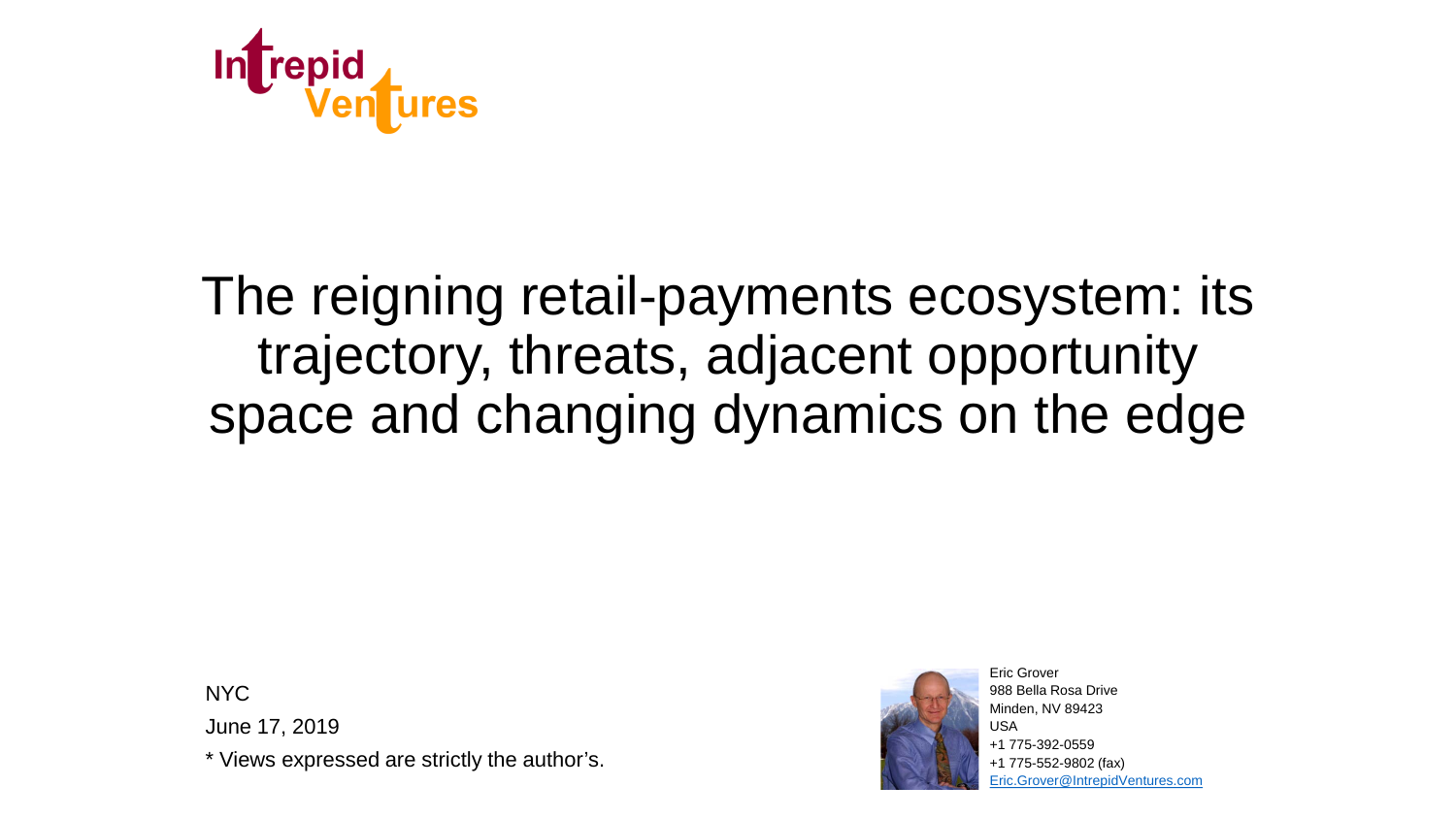### Retail-payment systems

- General-purpose bankcard payment networks were the greatest payments and retail-banking innovation in the 20<sup>th</sup> century.
- > 300 traditional and alternative retail-payment schemes worldwide
- Global traditional "card" networks
	- Mastercard
	- Visa
- Tier-two global card networks
	- American Express,
	- China UnionPay
	- Discover/Diners Club
	- JCB
- A planet-wide patchwork of national systems
	- Accel, Axept, Pago Bancomat, BCC, Cartes Bancaires, Dankort, Elo, NYCE, Interac, Mir, Rupay, Star, Troy, Mister Cash, Multibanco, Euro6000, Redsys, Sistema 4b, et al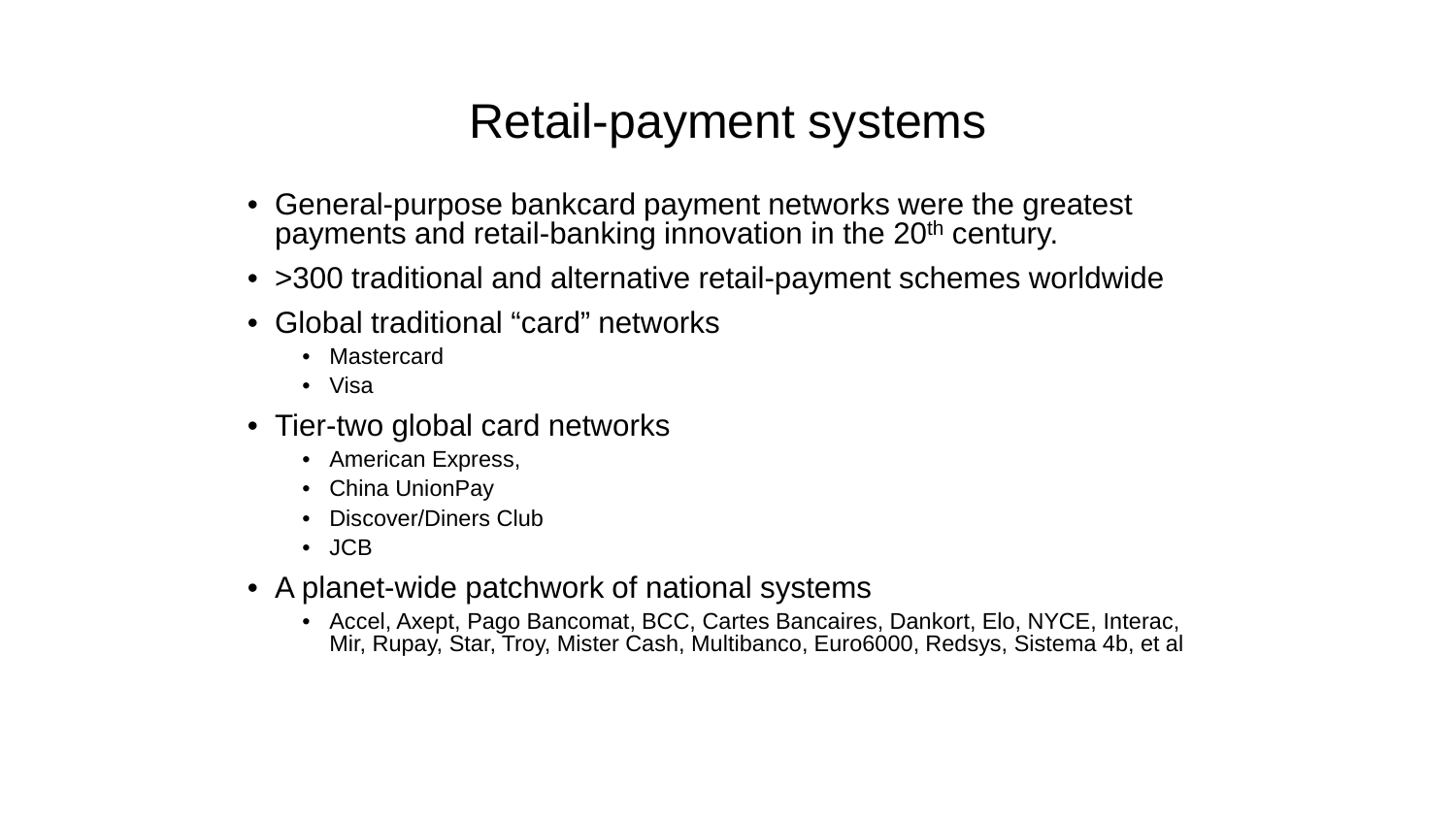#### Electronic-payments growth drivers

- Globalization, economic & population growth, and longterm secular trend of electronic payments displacing cash, checks, and other forms of credit.
- Growing affluence and aspirations spur increased propensity of consumers and small businesses to consume revolving credit.
- In 2018 global general-purpose card-purchase transactions increased a sizzling 24.9% yoy. –a)



Global networks enjoy better economics and more sustainable growth than national systems

(a- Nilson Report 1154, May, 2019, p. 9. Includes Amex, Visa, Mastercard, Diners Club/Discover, JCB and UnionPay. UnionPay growth was a whopping 67.7%. Mastercard and Visa were a more terrestrial 19.6% and 11.9% respectively. American Express, JCB and Discover were 10.9%, 13.7% and 10% respectively.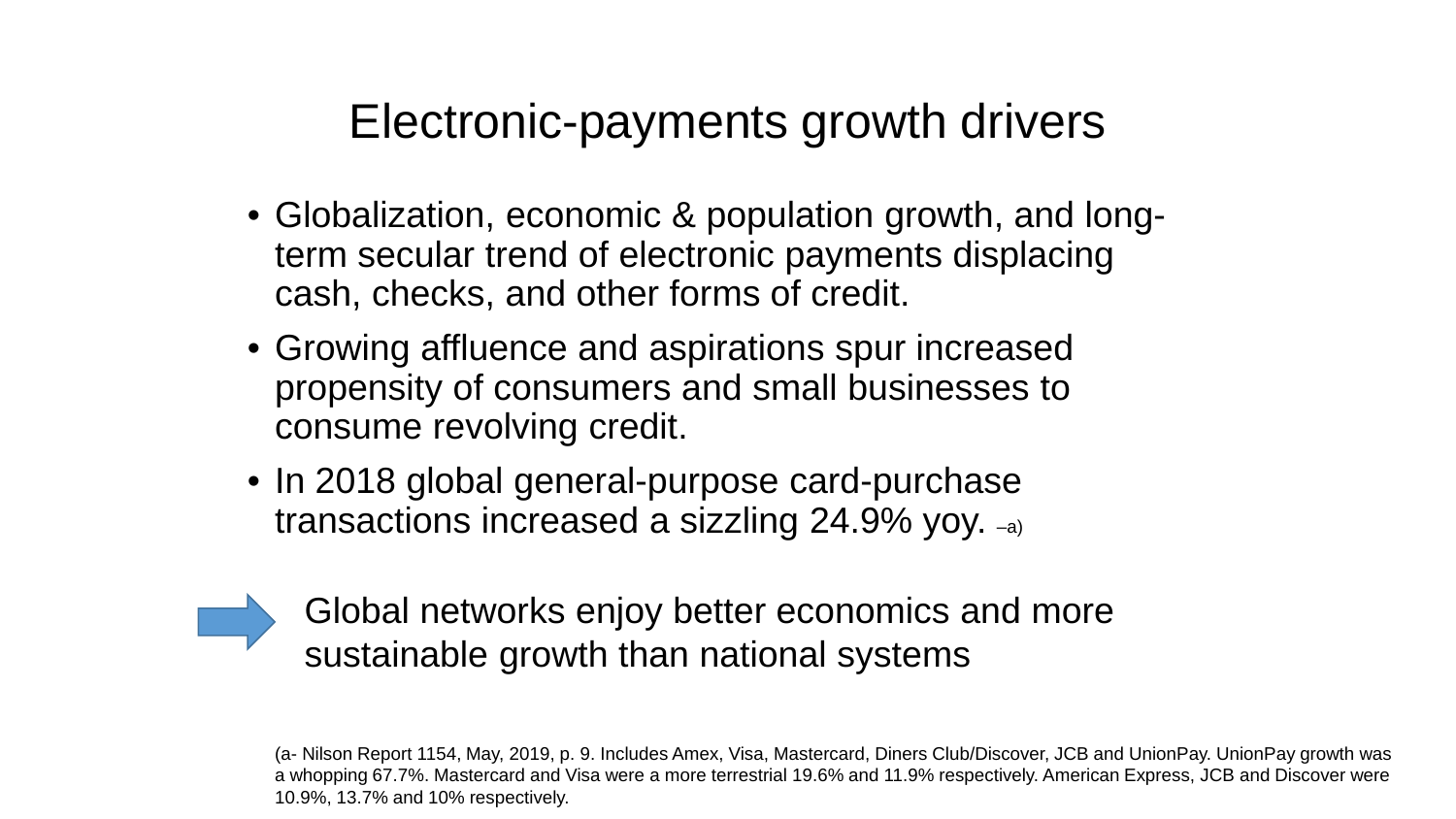# Threats to the reigning payments systems

- Alternative payments systems
- P2P systems going to retail
- Real-time payments
- Cryptocurrencies
- Regulation

### Stresses to the traditional business model

- Attacks on interchange persist
- Network fees are in the cross hairs
- A handful of jurisdictions including India and China regulate merchant discount fees
- A wave of new providers of installment retail credit competing with credit cards.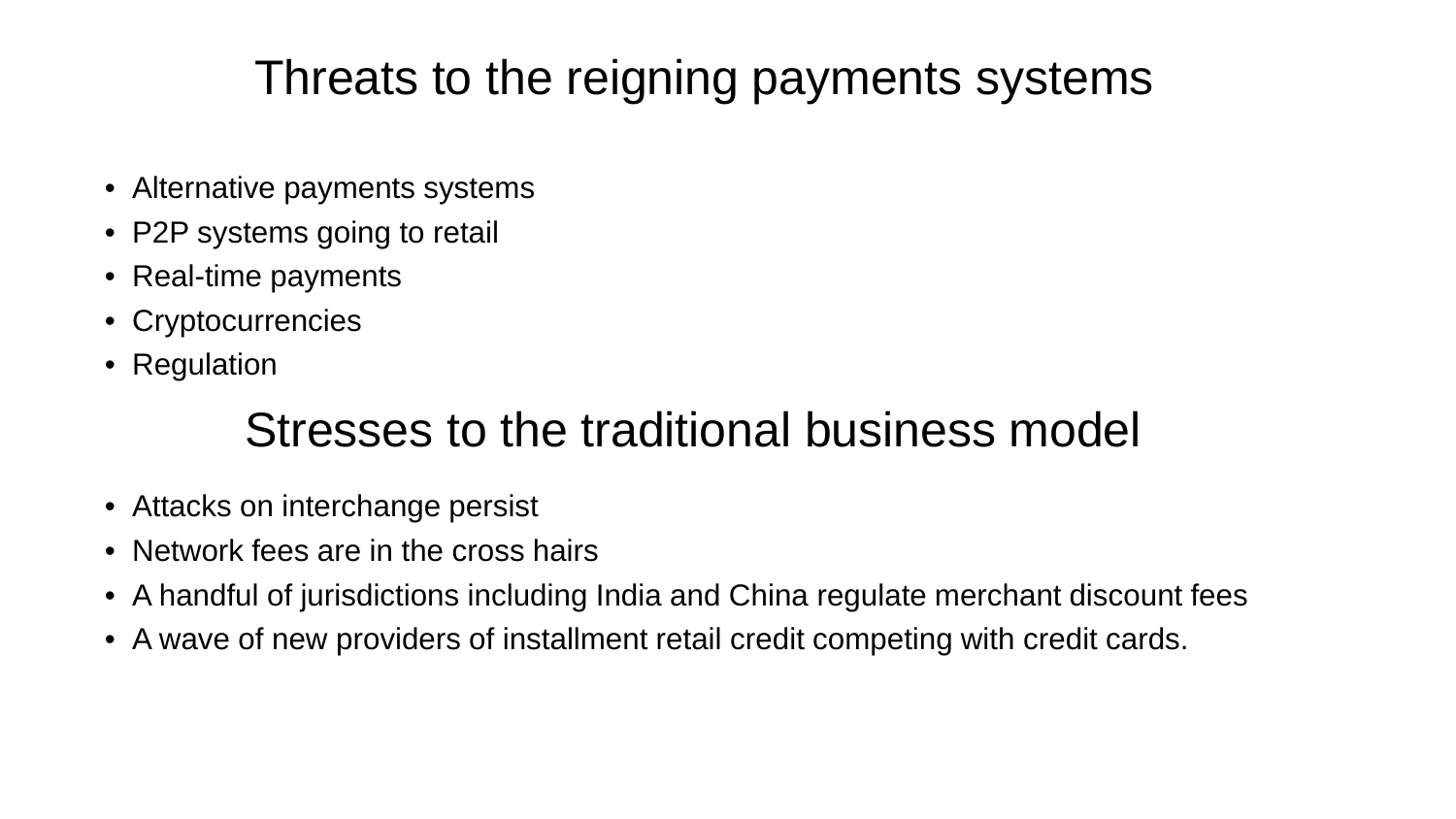# Alternative payments systems



- Highly relevant in some markets, irrelevant in others
	- M-Pesa
	- **PayPal**
	- Paytm
	- iDeal
	- Sofort
	- **Trustly**
	- **Alipay**
	- **WeChat Pay**
	- Et al
- Threaten card networks
- In many markets a plus for merchant acquirers & processors.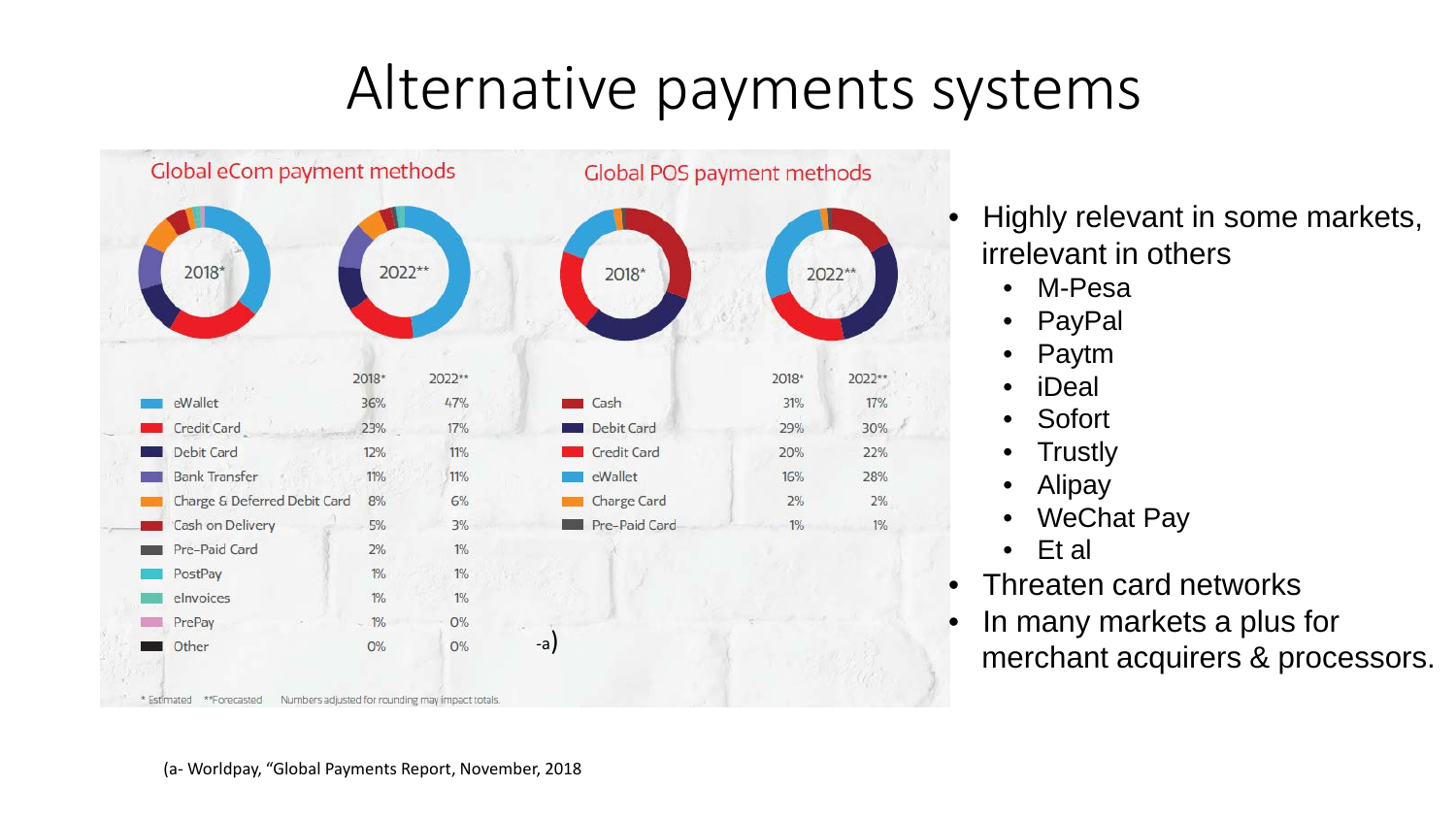### Alipay and WeChat Pay stand out among alternative payments systems for their scale and global ambitions

- Alipay has more than 700 million users in China and 900 million users worldwide  $_{-a}$ )
- 130% yoy growth in Chinese tourists using Alipay abroad  $_{-b}$ )
- Assembling and stitching together a fully and partially-owned portfolio of payments assets abroad, including KakaoPay (Korea), Mynt/GCash (Philippines), Touch'n Go(Malaysia), Dana Wallet (Indonesia), True Money (Thailand, Cambodia, Burma, Vietnam, Philippines and Indonesia), bKash (Bangladesh), EasyPaisa (Pakistan), and Paytm (India)
- Using a distributed-digital-ledger Alipay launched cross-border payments with GCash
- WeChat Pay has  $\sim$  900 million users.  $-c$ )
- Domestically Alipay and WeChat Pay are challenging CUP at the physical pos. Abroad they're partnering with acquirers to build acceptance.

<sup>(</sup>a-China Daily, "China's Alipay now has over 900m users worldwide," November 30, 2018

<sup>(</sup>b- Ant Financial, September 17-18, 2018 Investor Day. 130% yoy growth August, 2018

<sup>(</sup>c- Mobile Payments Today, "Allied Wallet adds WeChat Pay with 900 million active users," October 12, 2018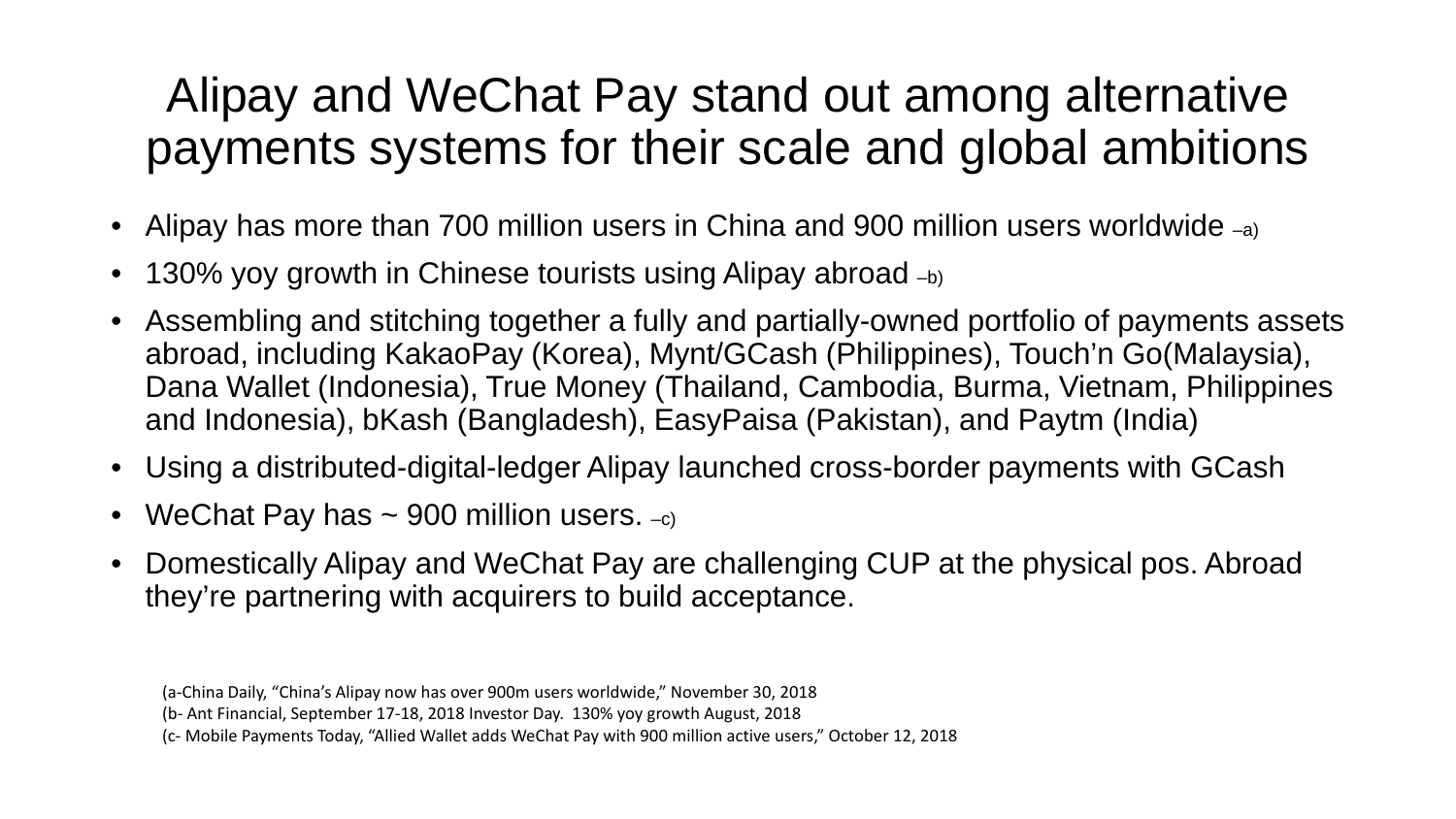### Alipay and six European mobile wallets collaborating on payments interoperability, EAPS 2.0?

 $-a$ 



(a- Sharon Kimathi, Banking Tech, June 11, 2019

 $\mathbf{2}$ 

 $\circ$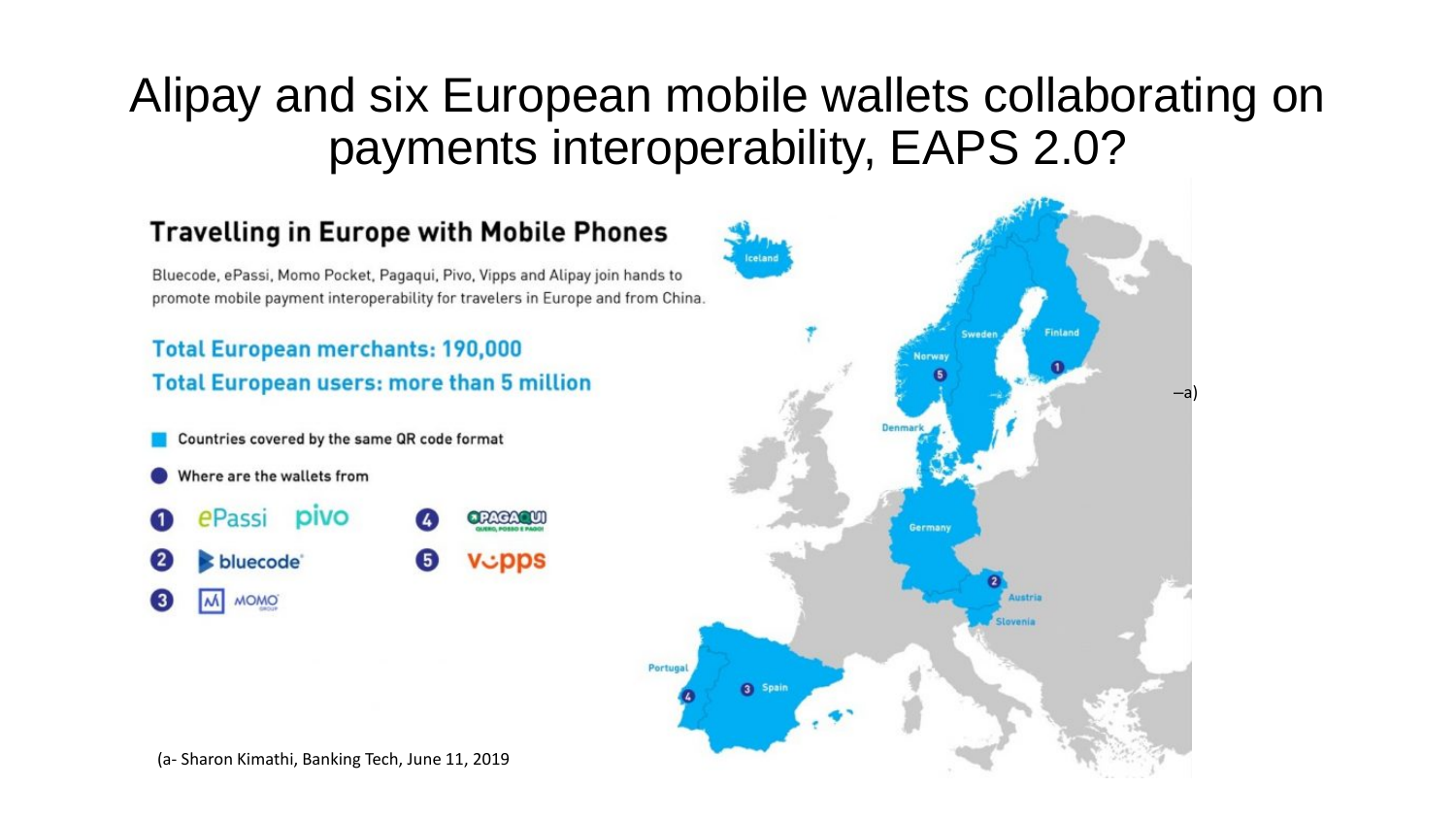### P2P payment systems at or attempting to go to retail

- M-Pesa
- MobilePay
- Swish
- Jiffy
- Venmo
- Square Cash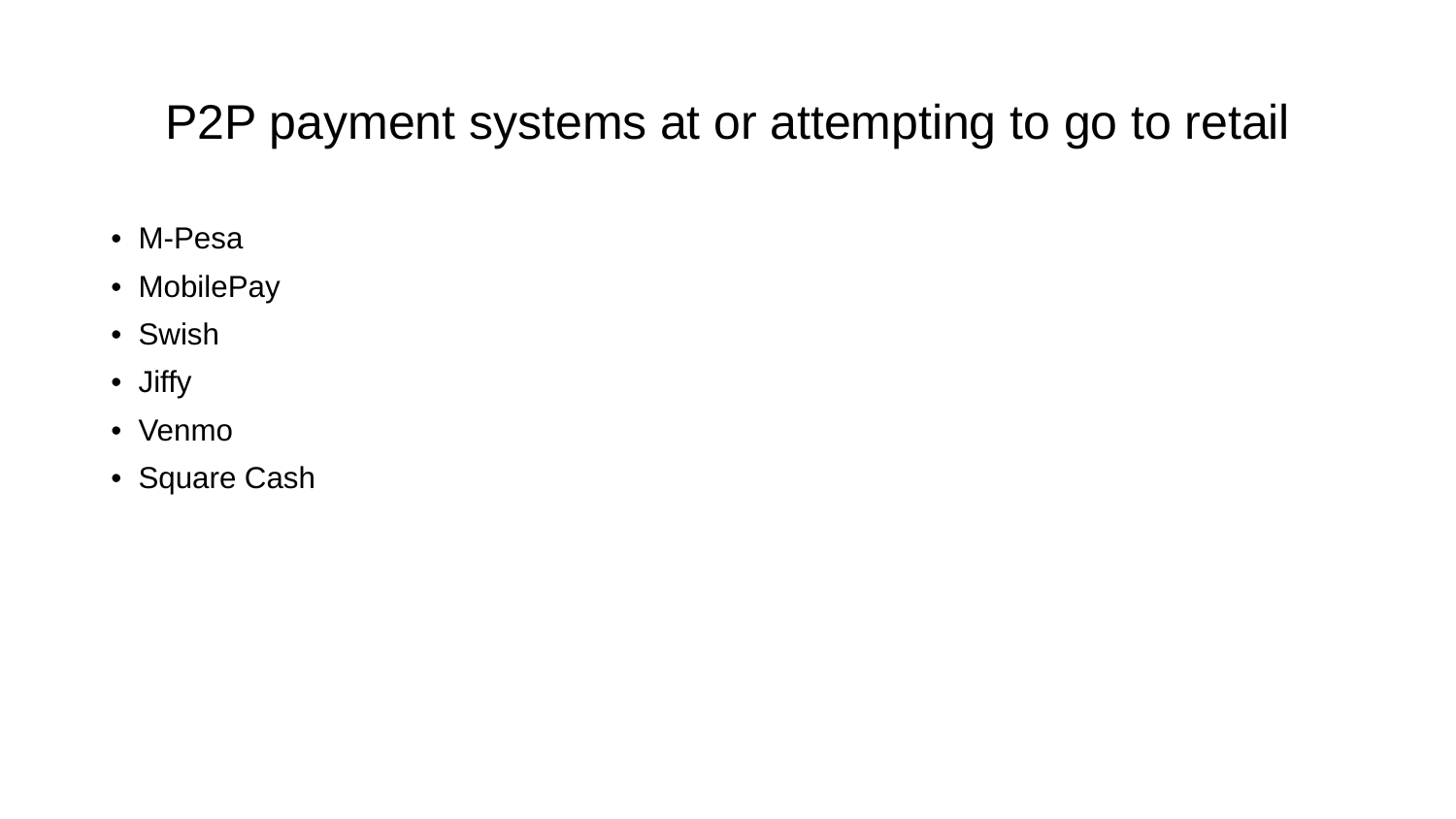#### Real-time interbank payments

- Real-time interbank payment systems are sweeping the globe.
- Real-time payments have been implemented in 29 countries including the US, plus the ECB's instant payments scheme is being rolled out across SEPA countries.
- Many policymakers and merchant lobby groups pine for interbank-payment transaction economics at retail.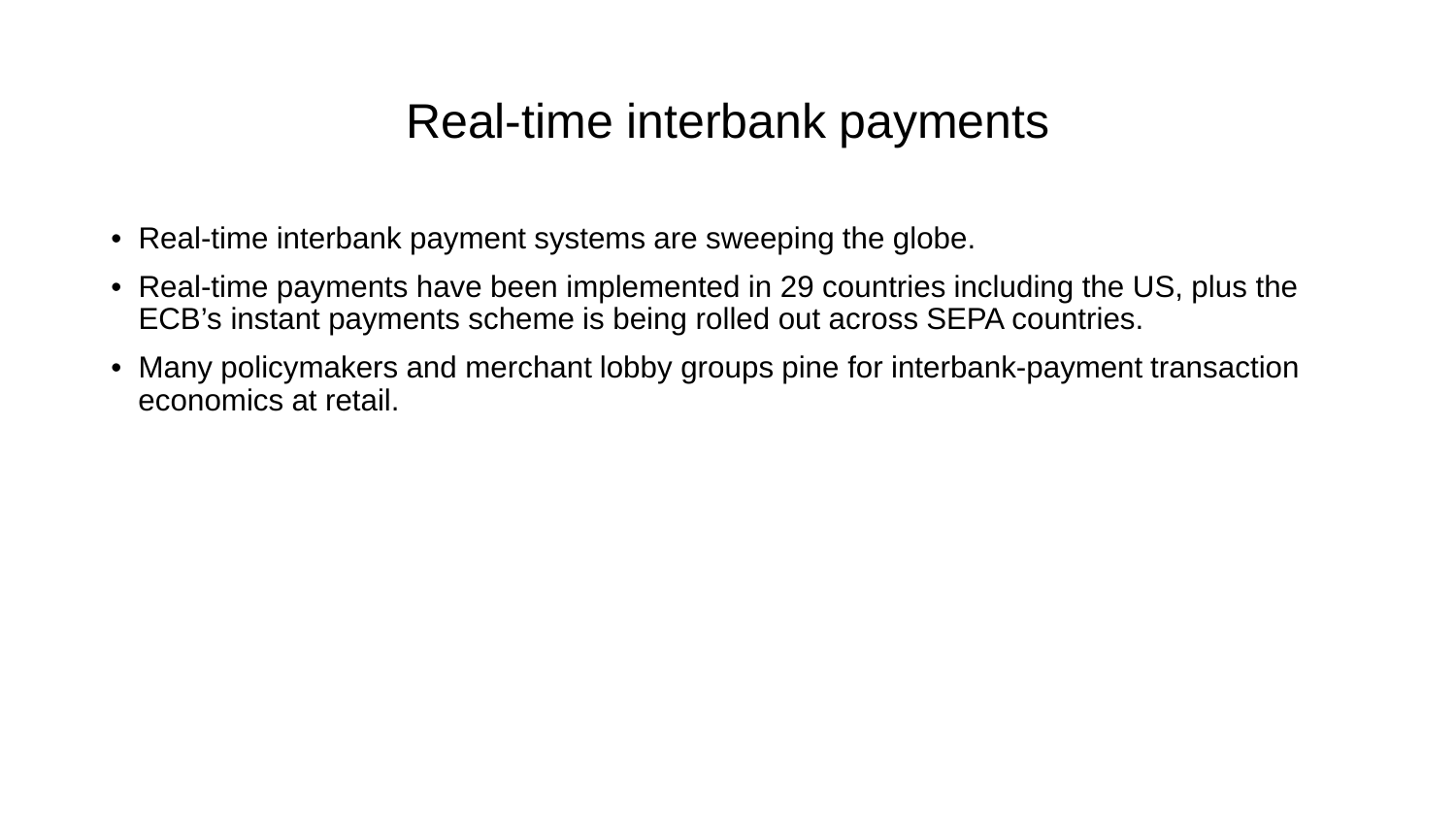# Target Instant Payments System (TIPS)/The Visible Hand

- A pan-SEPA platform offering instant payments between participating banks at €002 per transaction.
- EU regulators socializing yet another payments intervention.
- Valdis Dombrovksis, the EC's VP for euro and social dialogue, declared February 26<sup>th</sup> the EC was "reflecting on whether a stronger regulatory push would be needed to speed up" use of the ECB's instant-payments system to "disrupt existing payment solutions – including cards." –a)
- In February ECB board member Yves Mersch urged promoting TIPS and establishing interoperability between legacy national payment system, and perhaps harnessing TIPS, to create a euro-champion to compete with Mastercard and Visa. -b)
- At the Merchant Payments Ecosystem conference in Berlin on February 20<sup>th</sup> the ECB's head of market innovation and integration Helmut Wacket , extolled TIPS for bringing instant payments to retail.  $-c$ )

- (b- Speech by Yves Mersch, Member of the Executive Board of the ECB.
- at the American European Community Association, Brussels, February 7, 2019
- (c- ECB's Helmut Wacket presentation at the Merchant Payments Ecosystem conference in Berlin, February 20, 2019.

<sup>(</sup>a-Remarks by Valdis Dombrovkis, February 26, 2019 at 3rd Annual Conference on "FinTech and Digital Innovation: Regulation at the European Level and Beyond" in Brussels.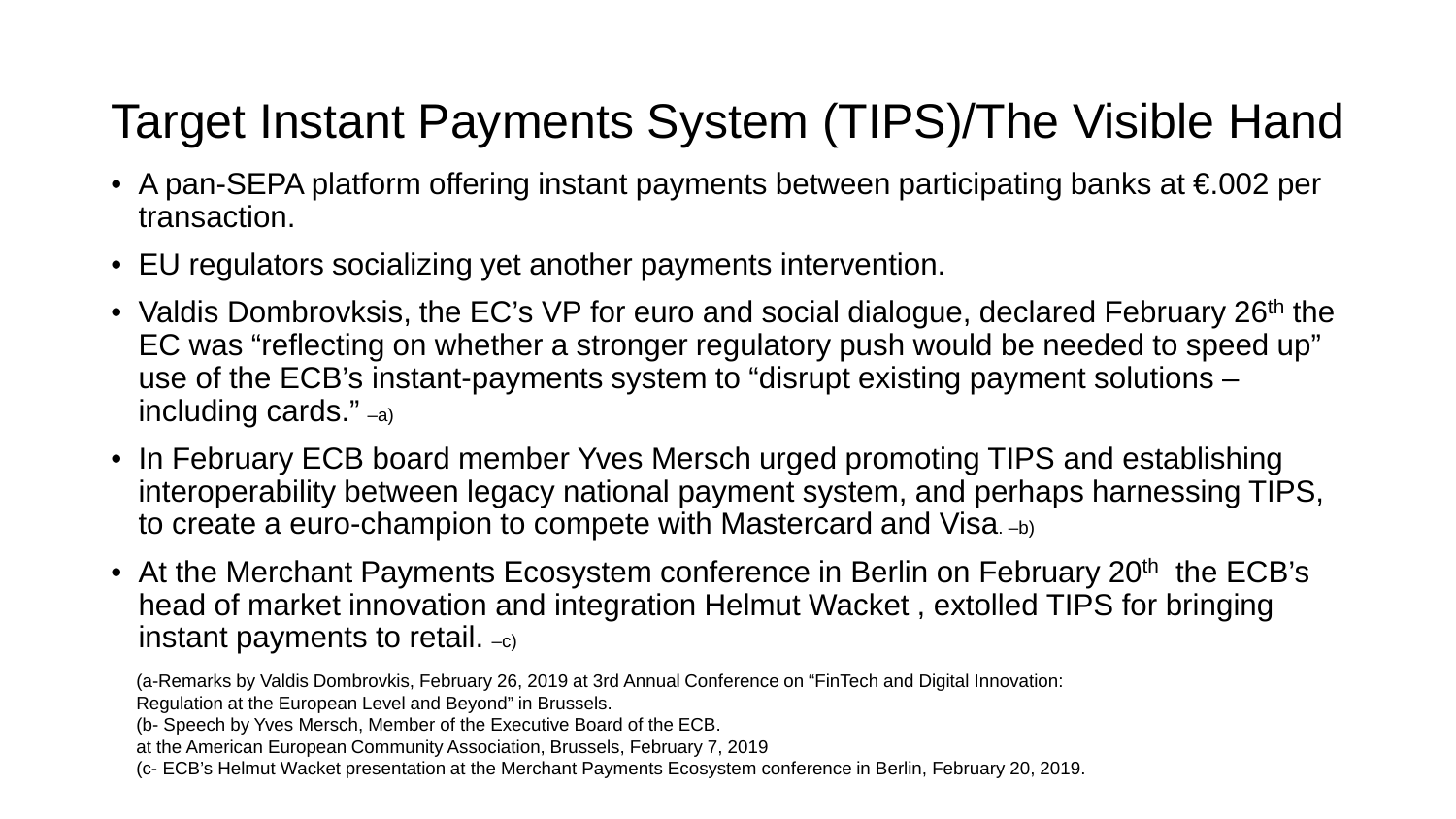#### Cryptocurrencies: Ballyhooed Bitcoin not fit for licit retail payments. Perhaps Facebook's digital coin will be the charm

- Facebook's first payment system failed. It's pulling out of P2P payments in the EU
- The world's largest social-media platform Facebook is on the brink of establishing an association to launch a new payment system.
- More than a dozen interested firms including Visa, Mastercard, PayPal and Uber have<br>pledged to invest ~ \$10 million a piece in the Libra Association, which will govern Facebook's digital coin. –a)
- It'll be a stablecoin, backed by a basket of fiat currencies.
- Stripe, Bookings.com and MercadoLibre have agreed to accept the digital coin
- With 2.4 billion active users Facebook has the reach and resources to give it go.
- More targeted ads, engagement and incentives could spur commerce and produce more ads and payments. That would boost fees and increase the social network's flywheel effect. Could use its stablecoin to pay users to watch ads and discount payment and advertising fees for merchants to incent use on platform, in adjacent e-commerce and potentially at the physical pos.
- Regulatory hurdles will be high
- A white paper introducing Facebook's stablecoin will be released this week.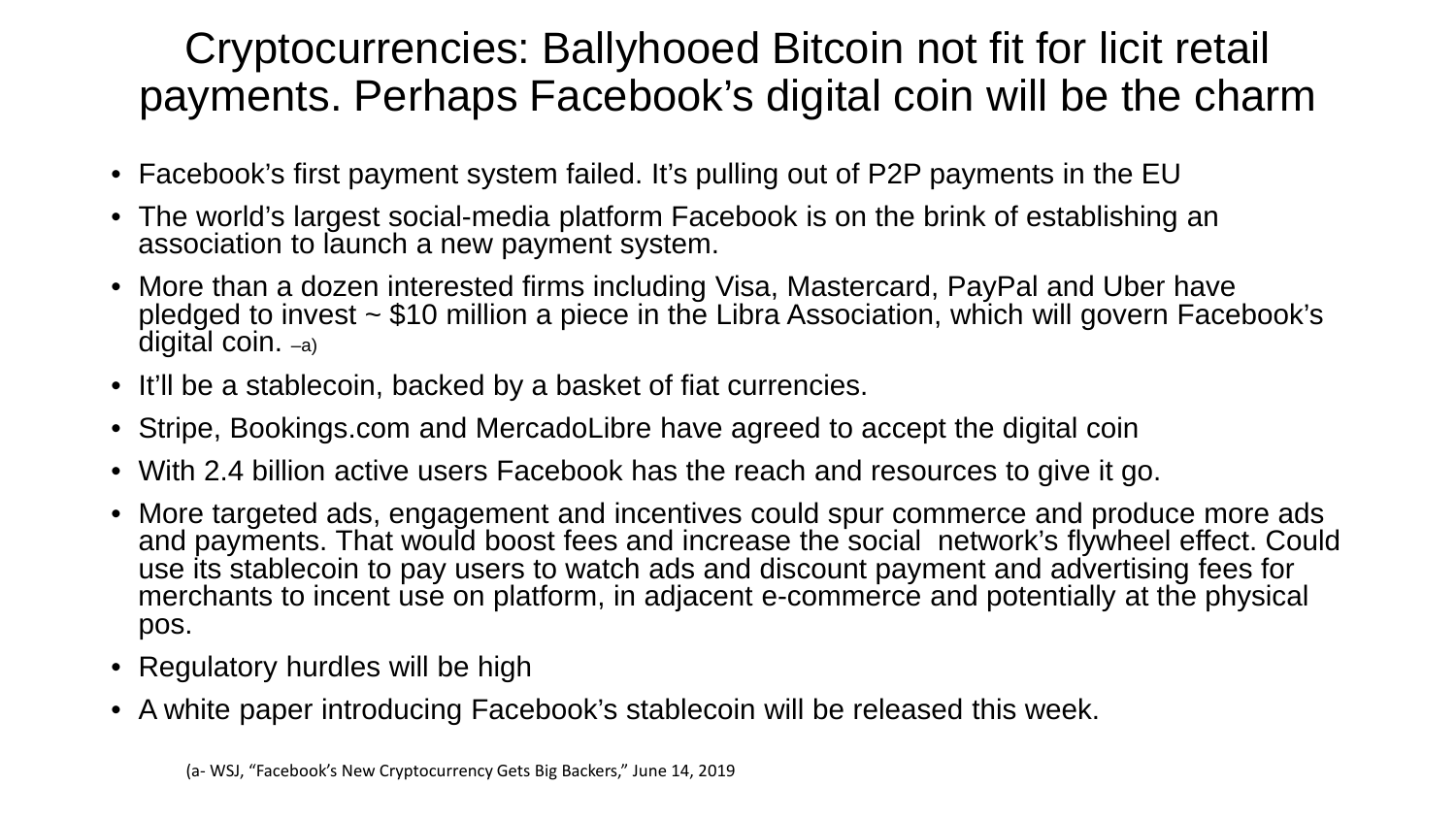# EU regulatory environment

- With only 135 card payments per capita within the EU in 2017 up 10.9% yoy -a), plenty of growth headroom, but regulators view payment systems as a utility and are hostile in particular to Mastercard and Visa.
- 2015 EU interchange price caps hurt issuer revenue. Following the interchange caps 70% of card-product changes made by 78 EU issuers were unfavorable, in terms of higher fees and/or reduced rewards. -b) Interregional int
- EC jawboned Mastercard and Visa to reduce interchange on cards issued outside used<br>inside the EEA at the physical pos to 30 and 20 basis points for credit and debit<br>respectively effective October, 2019. Agreed to 150 and credit and debit respectively.

Curious mercantilist asymmetry to the EC's intervention as didn't cap interchange on EEA-issued cards used elsewhere.

- In 2020 the EC will revisit its interchange price controls.
- Merchant lobby beating the tom-toms for curbing network fees.

(a- ECB (b- First Annapolis, Navigator, March, 2017, p. 5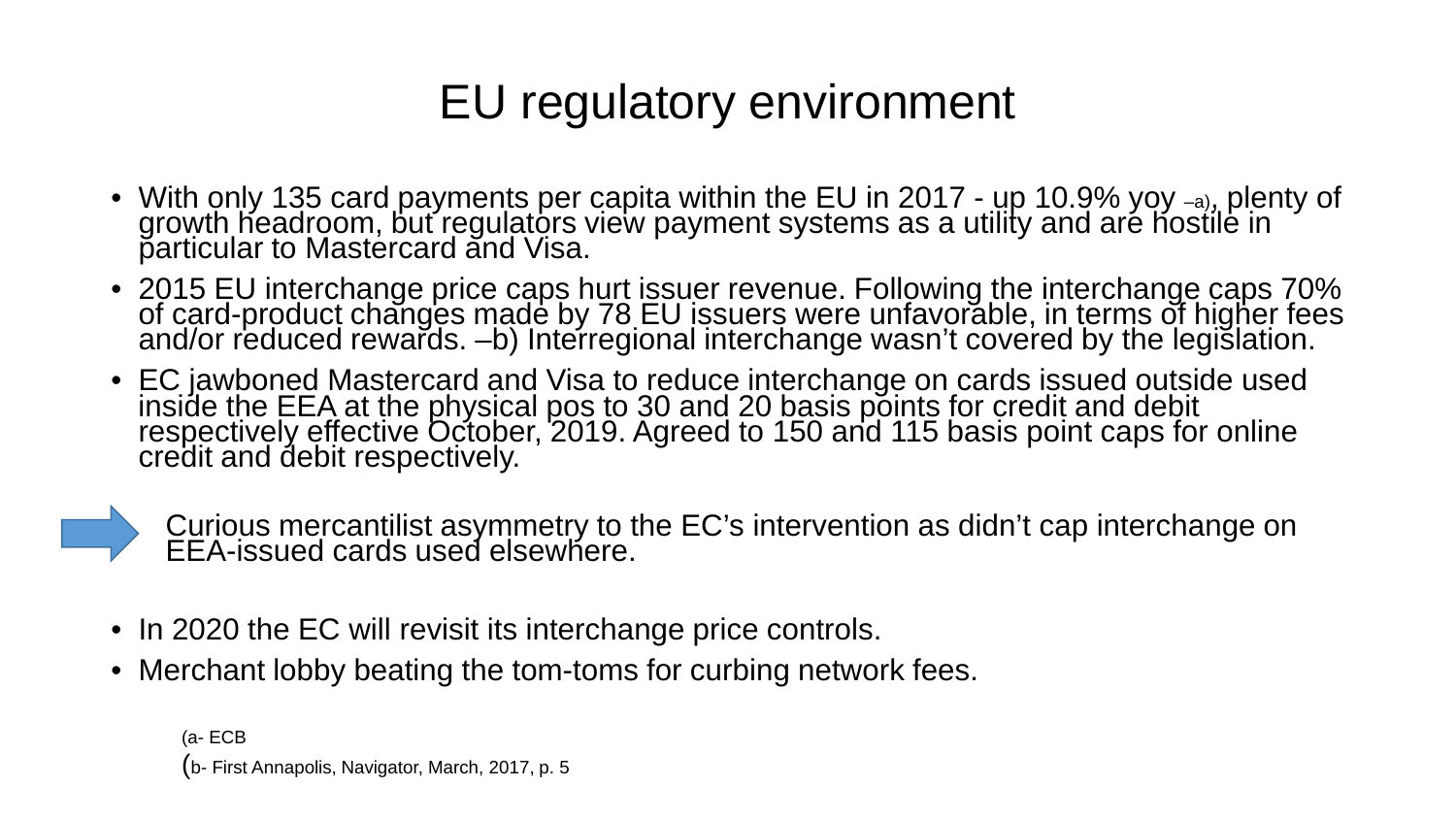# EU regulatory environment

- PSD2 intended to enable competition from new quarters, and to weaken banks' and traditional card networks' payments franchises
- Payment initiation
- Payment-transaction data harvesting
- Prescriptive risk management
	- Mandates strong two-factor authentication
	- Exemptions for specified low-risk transactions if bank below permissible fraud thresholds
		- 0.13% to exempt transactions below €100
		- 0.06% to exempt transactions below €250
		- 0.01% to exempt transactions below €500
- Takes effect September, 2019. Many not ready. Possibility of e-commerce collapse
- At Money2020 this month Stripe CEO Patrick Collison warned readiness was "poor" and that the EU could lose €57 billion in commerce in SCA's first year
- Likely PSD2 beneficiaries may cause consternation in Brussels.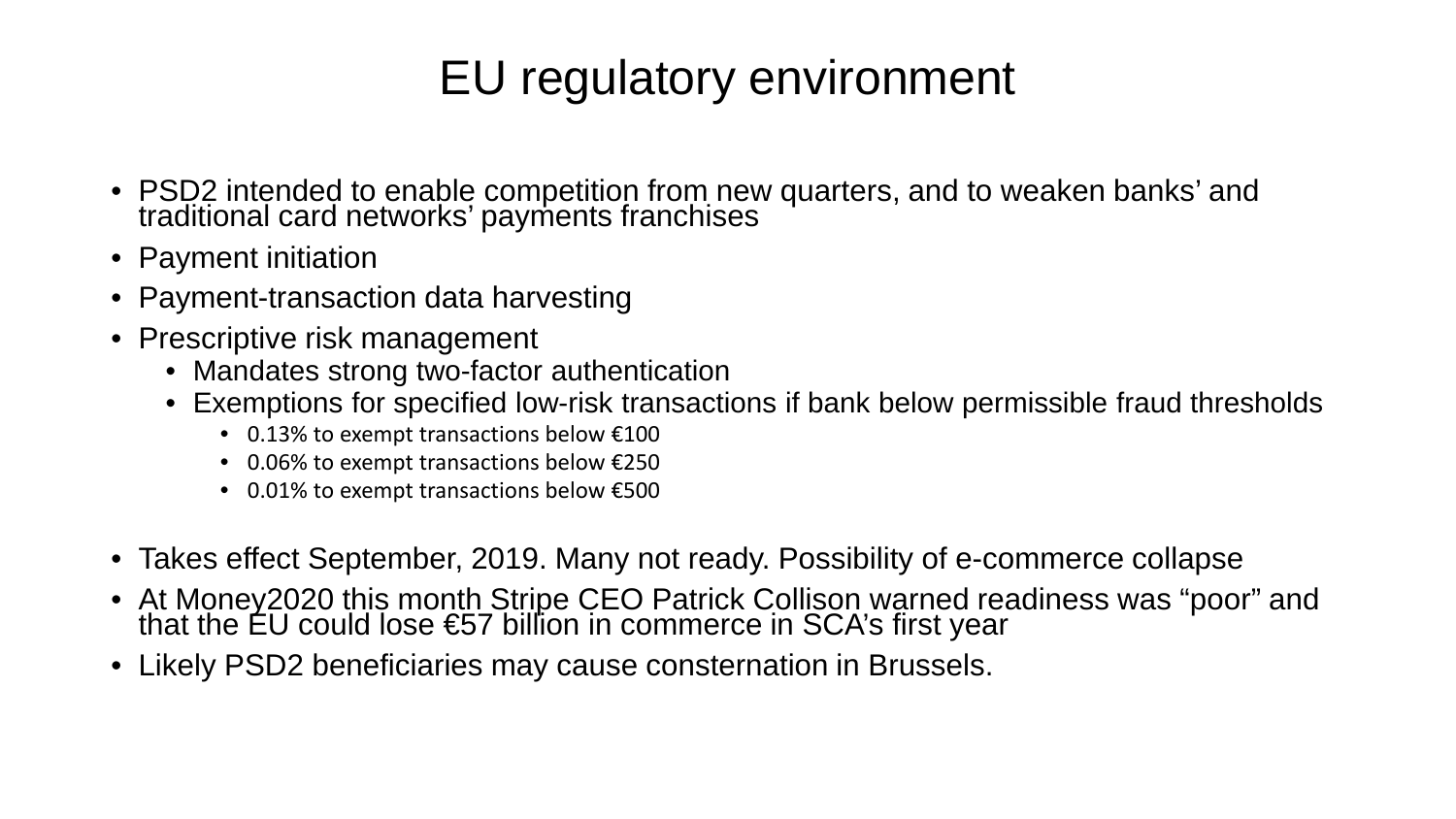US payments regulatory environment relatively benign

- Vestiges of Operation Choke Point being reined in
- Fed likely to reduce the debit-interchange cap when it next revisits it
- However, a President Warren and a Senate Majority Leader Durbin in 2021 would be a tectonic shift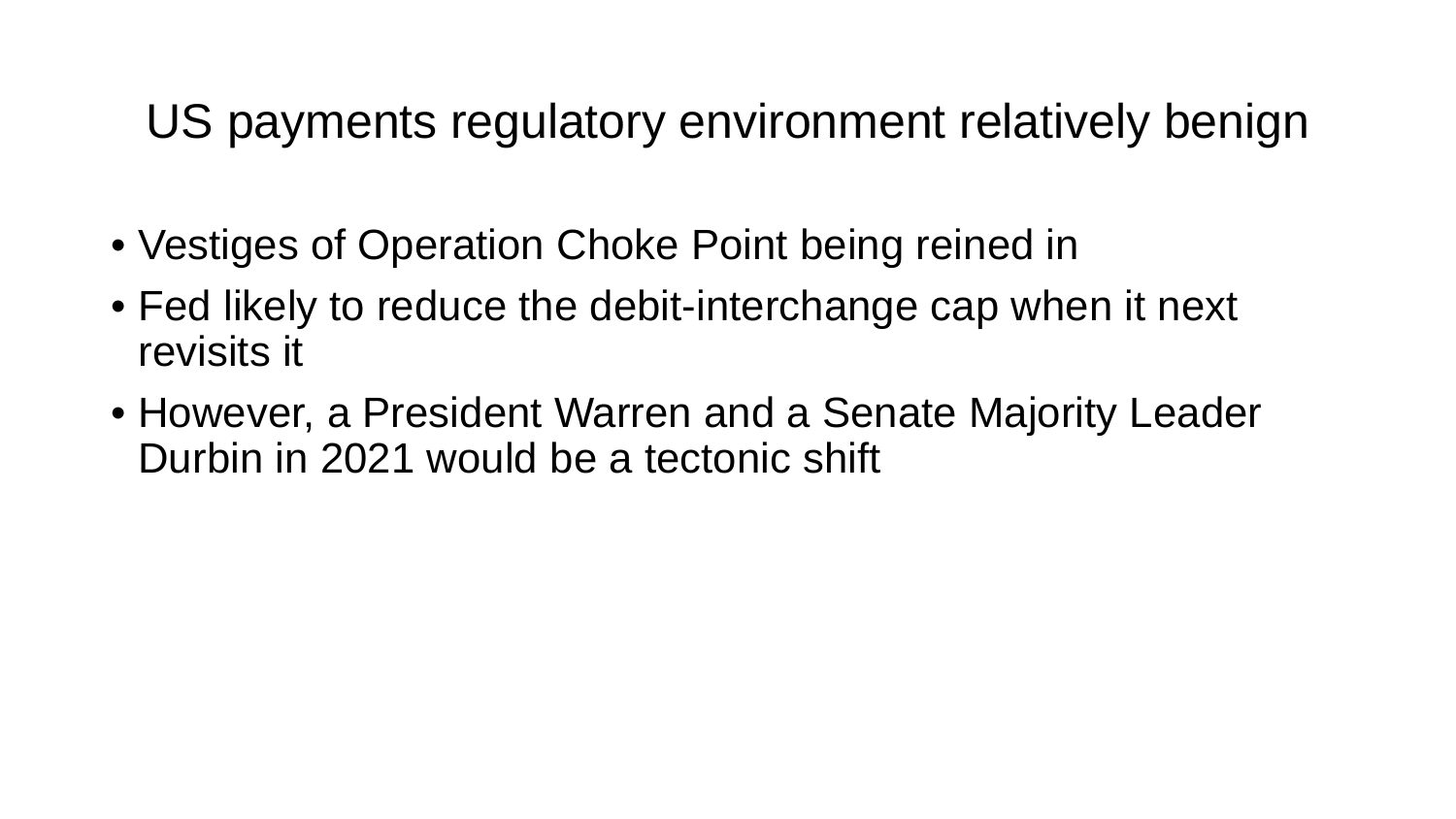#### In China UnionPay remains a protected monopoly cardnetwork

| 29.82%<br>Purchase         | 2.7%  | 21.5% | 35.1% |
|----------------------------|-------|-------|-------|
| volume                     |       |       |       |
| 47%<br><b>Transactions</b> | 32.0% | 53%   | 67.7% |

- December, 2017 31.2 million pos terminals, up from 10.6 million in 2013,  $b)$  and 7.6 billion payment cards  $-c$ )
- UnionPay acceptance but not issuance relevant globally
- Regulators' grip on Alipay and WeChat Pay tightening

(a- Nilson Report 1154, May, 2019, p. 9, Nilson Report 1130, May, 2018, p.9, Nilson Report 1109, May, 2017, p. 9 and Nilson Report 1085, April, 2016, p. 9 (b- Bank for International Settlements (c-Nilson Report 1154, May 2019, p 9 Statistics on Payments, Clearing & Settlement, BIS, December, 2017, p. 79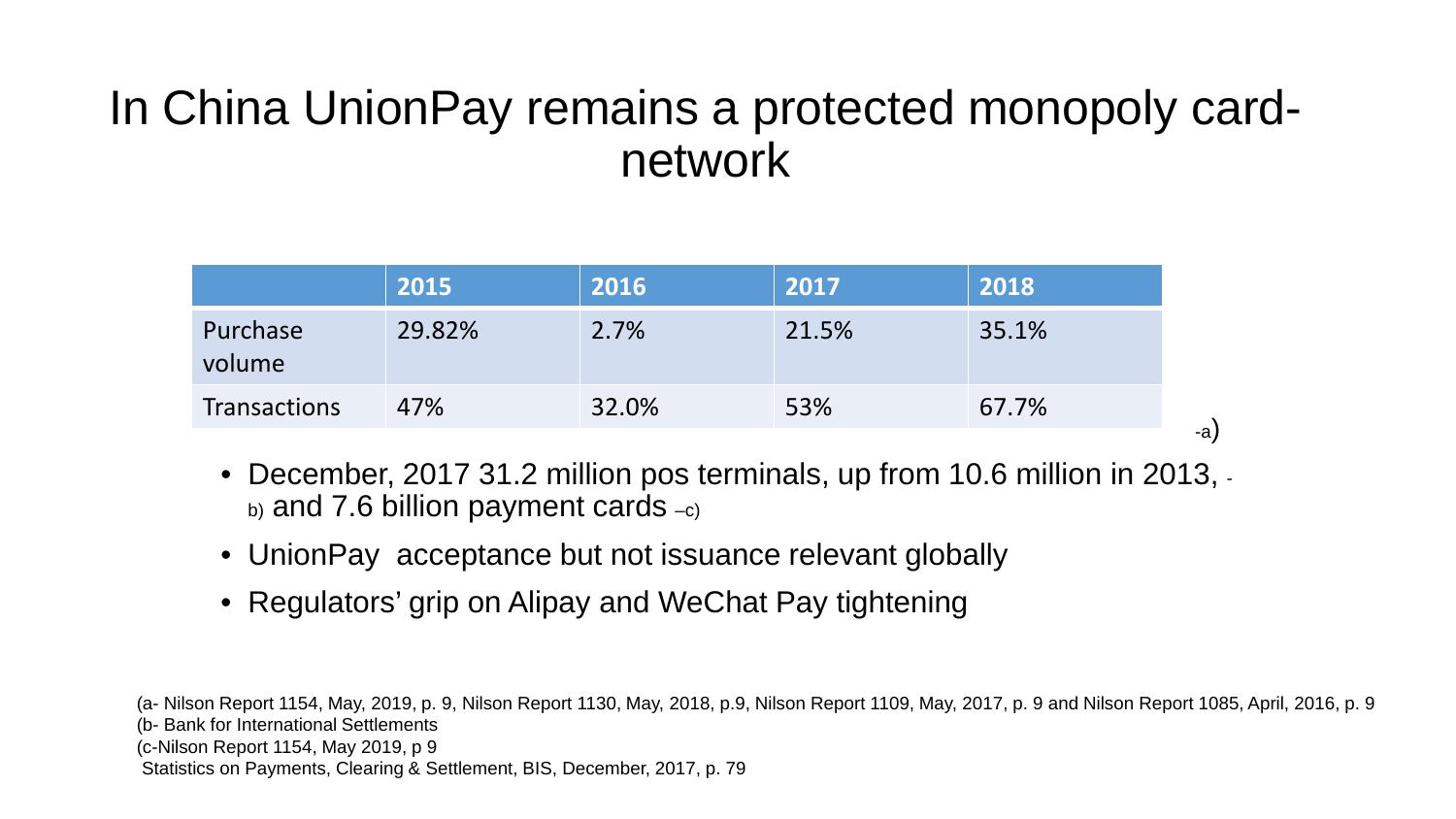#### Extending to adjacent space: P2P, interbank, B2B domestic and cross-border payments

- Idea is to leverage formidable global retail-payment network assets in adjacent payments markets
- Cross-border remittances were ~ \$689 billion in 2018 –a)
- Total B2B payments  $\sim$  \$120 trillion  $_{\text{-b}}$ )
- Visa/Western Union
	- Western Union to use Visa's credit-push service Visa Direct to support realtime payments for businesses and consumers worldwide. –c)
	- Visa 3.3 billion cards. Global network
	- Western Union planet-wide money-transfer compliance
- Thinly capitalized UK cross-border payments firm Earthport struggled to realize its compelling vision of interoperating to provide cross-border payments to banks, businesses and money-transfer networks.
- Its May, 2019 acquisition by the world's largest payment network should enable Earthport to realize the opportunity and gives Visa an asset with which to up its game supporting noncard cross-border B2B payments.

<sup>(</sup>a- The World Bank

<sup>(</sup>b- Mastercard

<sup>(</sup>c- Alex Rolfe, "Money2020: Visa and Western Union partner on global payments," Payments Cards and Mobile, June 5, 2019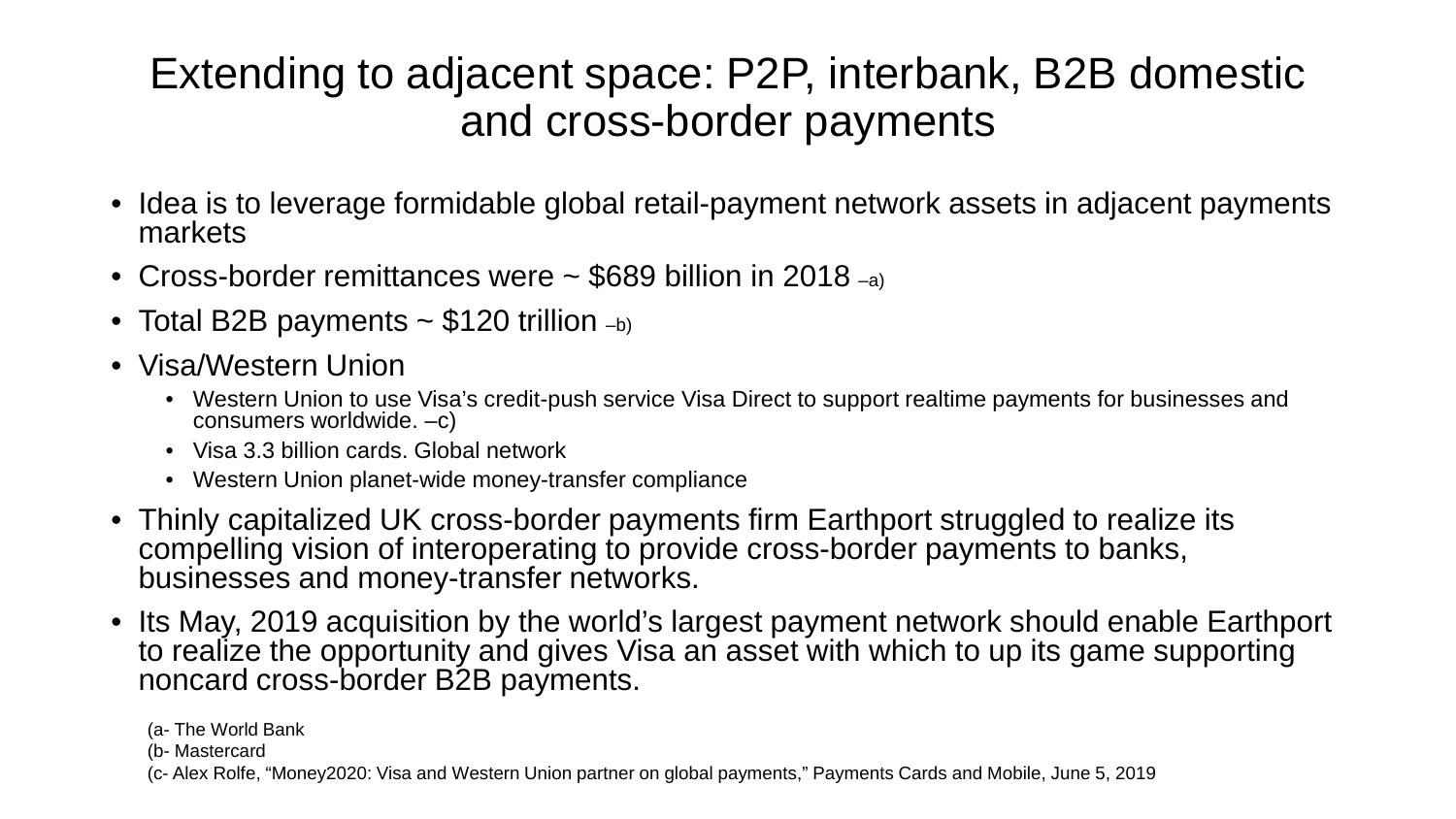### Extending to adjacent space: P2P, interbank, B2B domestic and cross-border payments

- Visa launched B2B Connect for high-value bank-to-bank cross-border payments.
	- Near real-time notification and payment finality.
	- Live covering 30 global trade corridors.
	- Aiming for 90 markets by yearend.
	- FIS and Bottomline Technologies bringing the platform to their client banks.

Visa is taking aim at Swift. Greater threat to Swift than Ripple

- Mastercard acquired UK banks' monopoly interbank payment processor Vocalink
	- The card network can compete for and potentially interconnect real-time interbank payments worldwide
	- Transaction economics thin gruel compared with retail payments
- Mastercard invested in AvidExchange, which provides accounts-payable and payments-<br>automation solutions to SMEs.
	- Integrating with platforms used to manage B2B payments extends the addressable market.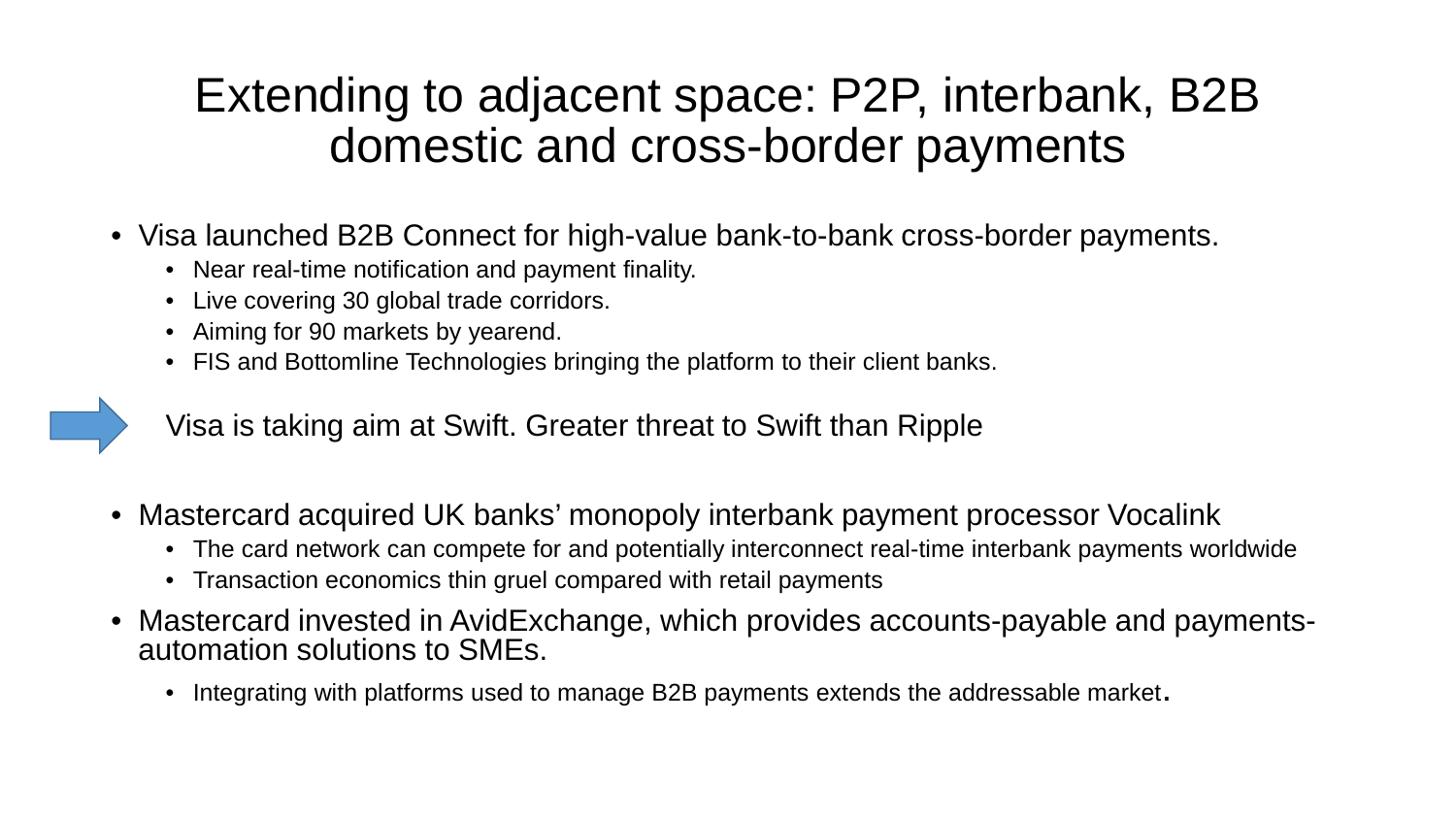# On the edge

- Since their IPOs Mastercard and Visa have proactively enabled innovation and broader participation on both sides of the network rather than serving as gatekeepers.
- On the acceptance side of the network over the last decade there's been a firestorm of innovation, new and nontraditional entrants, and additional value wrapped around payments
- In the last several years there've been new entrants in oligopolistic issuer processing
	- Marqeta
	- Tribe
		- With Moorwan as an issuer UnionPay issuing credit and debit cards in Europe
	- Stripe
- Additionally issuer processors traditionally serving emerging markets, are attempting to move upmarket
	- RS2
	- HPS
	- FSS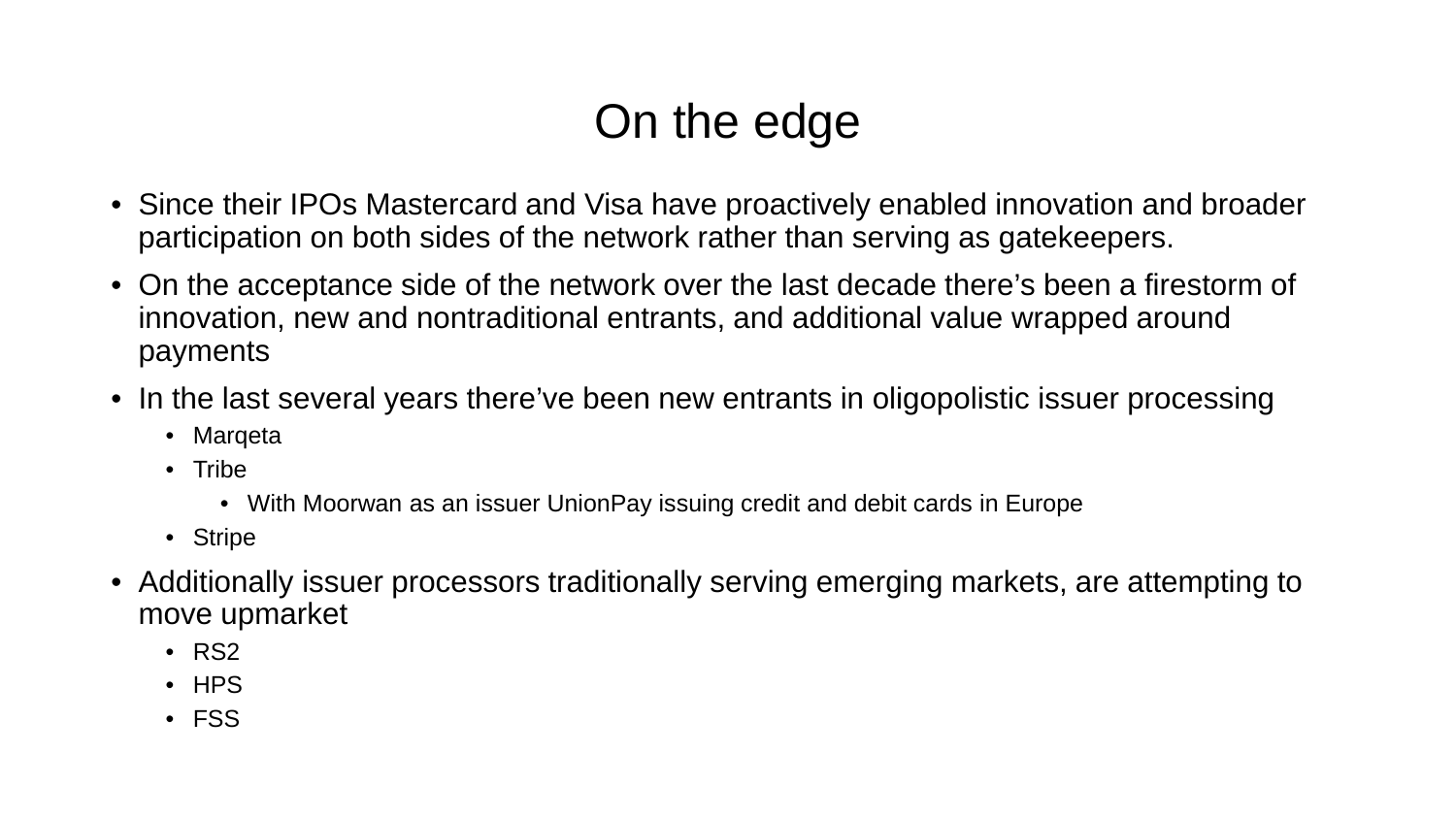### **Consolidation**

- Fiserv/First Data
	- Both have US debit networks
- FIS/Worldpay
	- Both have US debit networks
- Global Payments/Total Systems



Is it pursuit of scale for scale's sake or is there a possibility of realizing synergies from creating a broader payments ecosystem?



Impact on networks Visa, Mastercard, American Express and Discover likely to be negligible